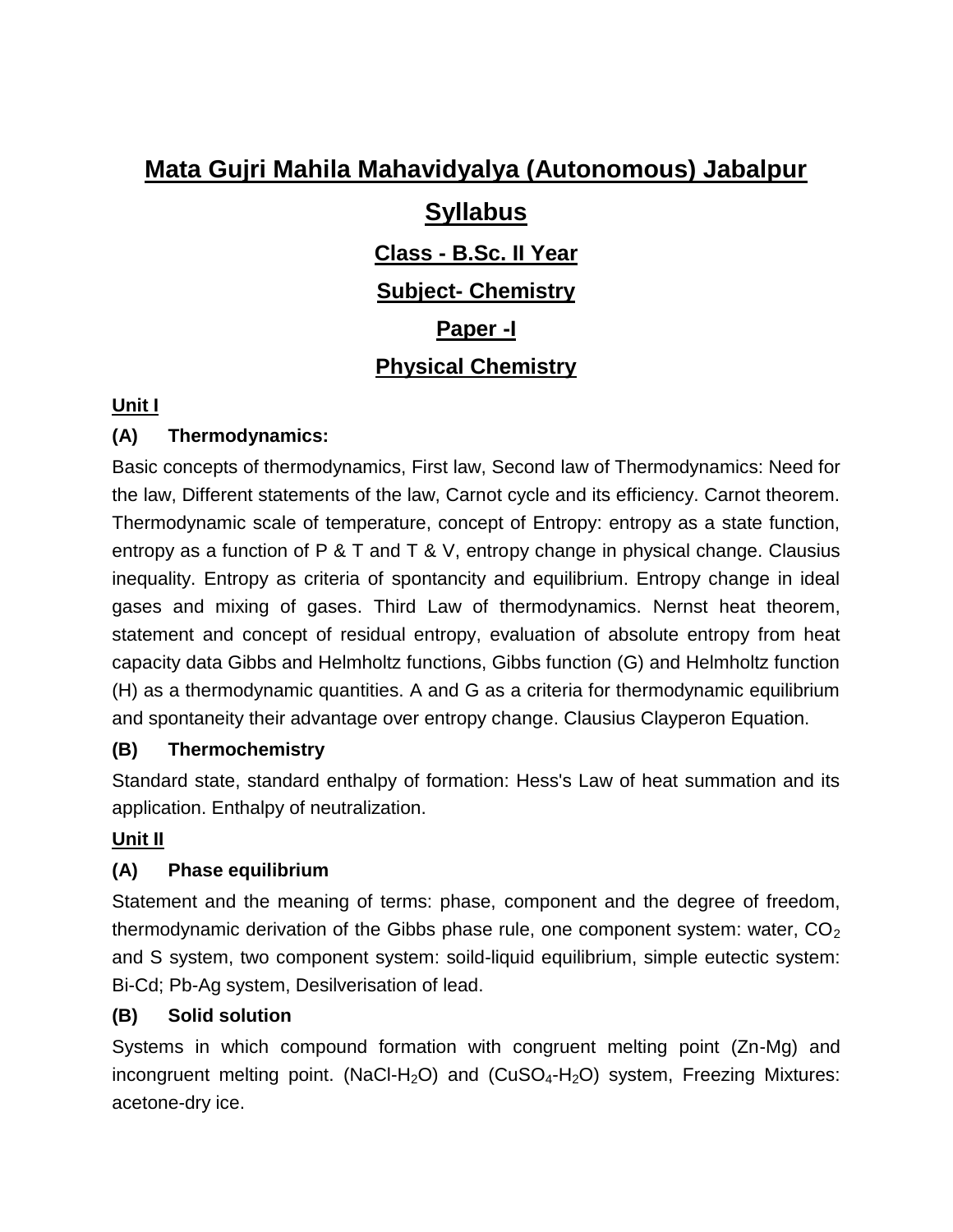#### **(C) Liquid Liquid mixtures**

Ideal liquid mixtures. Raoult's and Henry law, Non-ideal system, azeotrops: HCl-H<sub>2</sub>O and ethanol water system.

#### **(D) Partial miscible liquids**

Phenol-water, trimethylamine- water and nicotine-water system, Lower and upper consolute temperature, Immiscible Liquids steam distillation. Nernst distribution law: thermodynamic derivation, applications.

#### **Unit III**

#### **Electrochemistry- I**

Electrical transport, conduction in metals and in electrolyte solutions, specific and equivalent conductivity, measurement of equivalent conductance, effect of dilution on conductivity, migration of ions and Kohlrausch law, Arrhenius theory of electrolyte dissociation and its limitations. Weak and strong electrolytes, Ostwald dilution law, Theory of Strong electrolytes, DHO theory and equation, transport numbers, determination of transport numbers by Hittorf method and moving boundary method.

#### **Unit IV**

#### **Electrochemistry- II**

Types of reversible electodes: Gas- metal ion, metal-metal-ion, metal- insoluble salt anion and redox electrodes. Electrodes reactions, Nernst equation, derivation of cell EMF and single electrode potential, standard hydrogen electrode, reference electrodes, standard electrode potential, electrochemical series and its significance.

Electolytic and Galvanic cells, reversible and irreversible cell, conventional representation of electochemical cells.

Concentration cell with and without transport, liquid junction potential, application of concentration cells, valancy of ions, solubility product and activity coefficient, potentiometric titration, Definition of pH and pK, determination of pH using hydrogen, quinhydrone and glass electrodes by potentiometric methods.

Buffers: mechanism of buffer action, Henderson- Hazal equation, hydrolysis of salts.

Processes at electrodes, rate of charge transfer, current density, polarography, amperomerty, ion selective electrodes and their uses.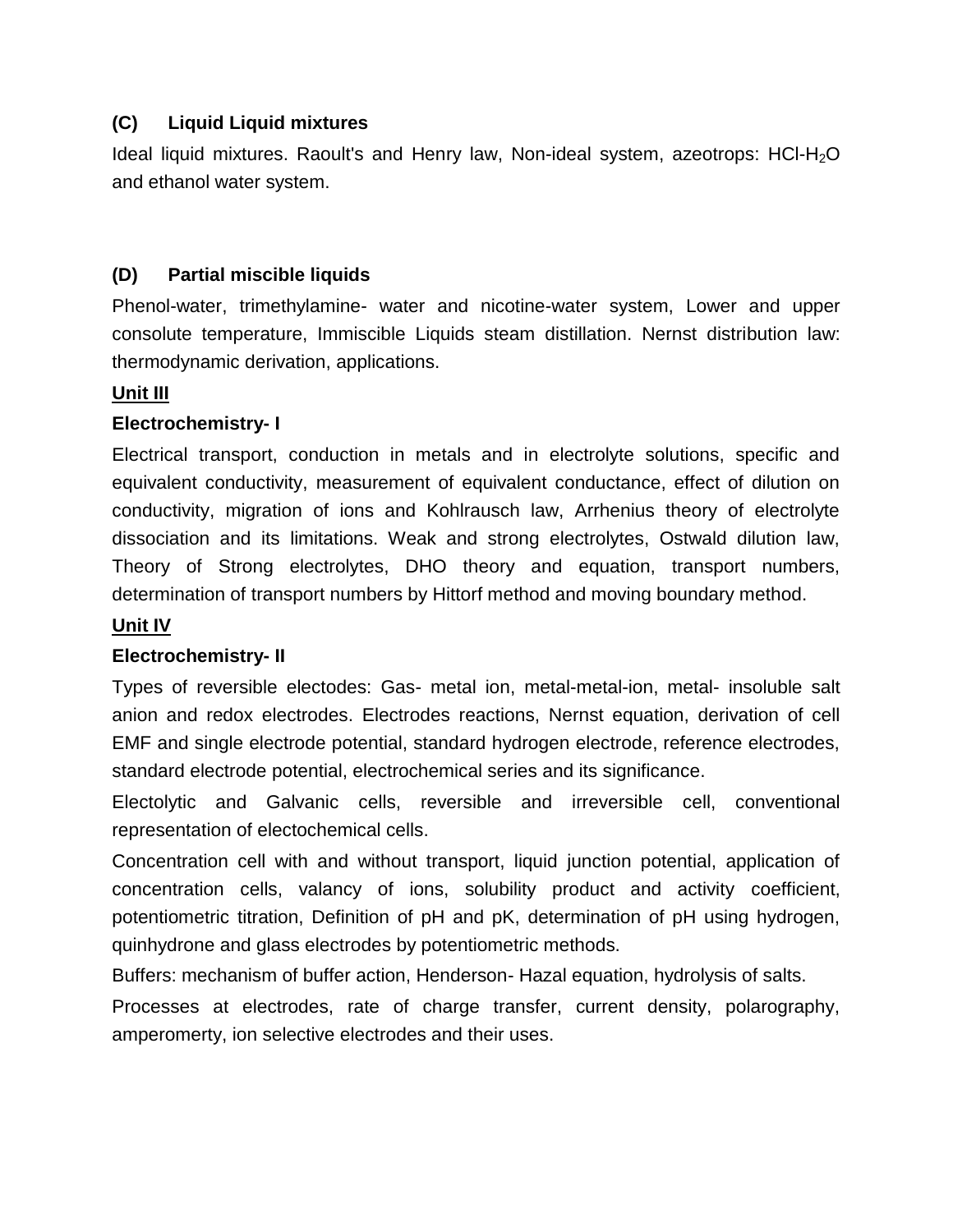## **Unit V**

### **(A) Surface Chemistry**

Adsorption, adsorption and absorption, types of adsorption, adsorption of gases and liquids in solid adsorbent. Freundlich and Langmur adsorption isotherms, surface area and determination of surface area.

### **(B) Catalysis**

characteristics of catalyzed reactions, classification of catalysis, application of catalysts, miscellaneous examples.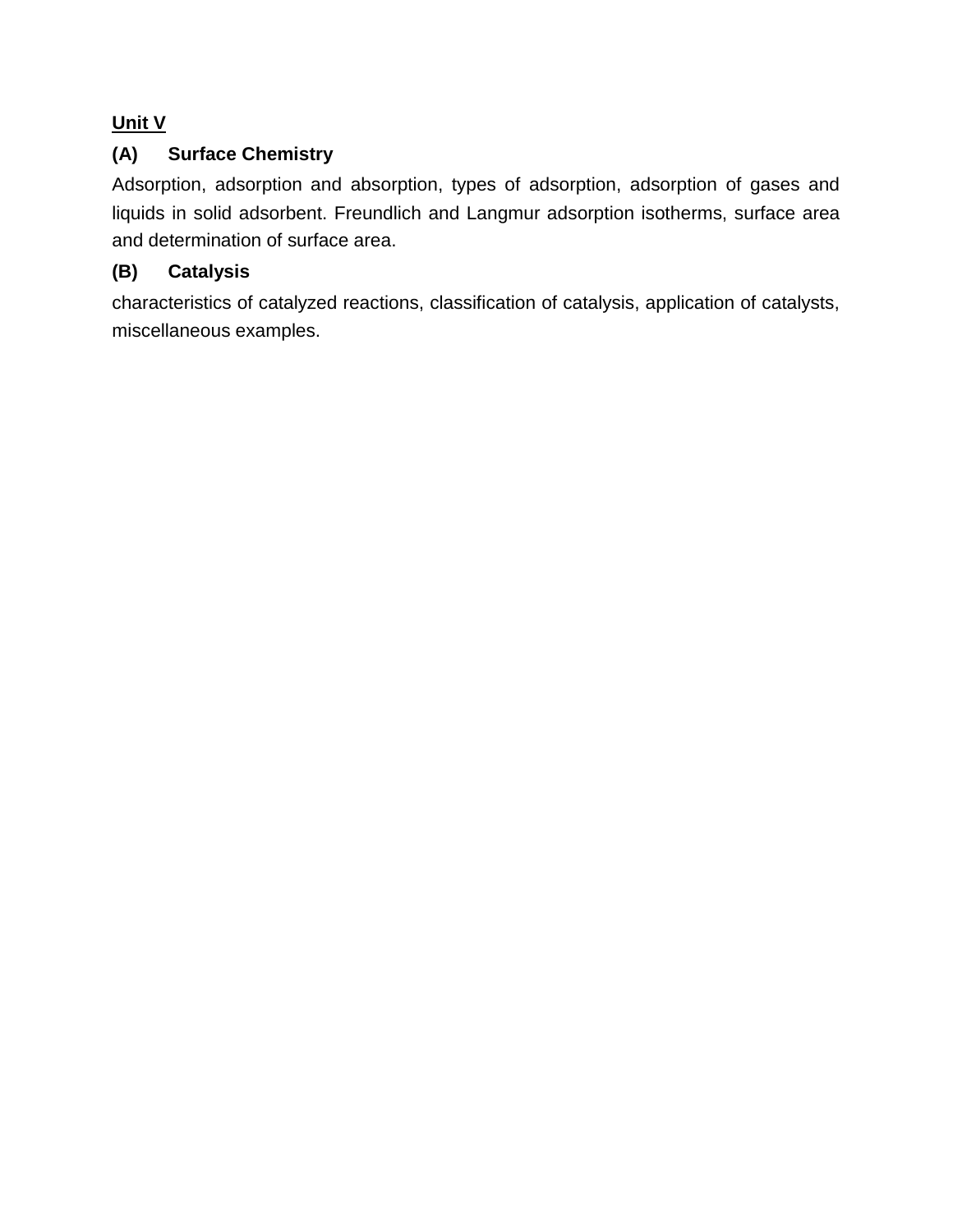# **Syllabus**

**Class - B.Sc. II Year Subject- Chemistry Paper -II Inorganic Chemistry**

#### **Unit 1**

#### **Chemistry of Elements of First Transition Series**

Characteristic properties of d-block elements, Properties of the elements of the first transition series, their binary compounds such a Carbides, Oxides and Sulphides. Complexes illustrating relative stability of their oxidation states, co-ordination number and geometry.

#### **Unit II**

#### **Chemistry of Elements of Second and Third Transition Series**

General characteristics, comparative treatment with their 3d-analogues in respect of ionic radii, oxidation states, magnetic behaviour, spectral properties and stereochemistry.

#### **Unit III**

#### **(A) Co-ordination Compunds**

Werner's co-odination theory and its experimental verification, effective atomic number concept, chelates, nomenclature of co-ordination compounds, isomerism in coordination compounds, valence bond theory of transition metal complexes.

#### **(B) Oxidation and Reduction**

Use of redox potential data: analysis of redox cycle, redox stability in water: frost, latimer and Pourbaix diagrams. Principles involved in the extraction of elements.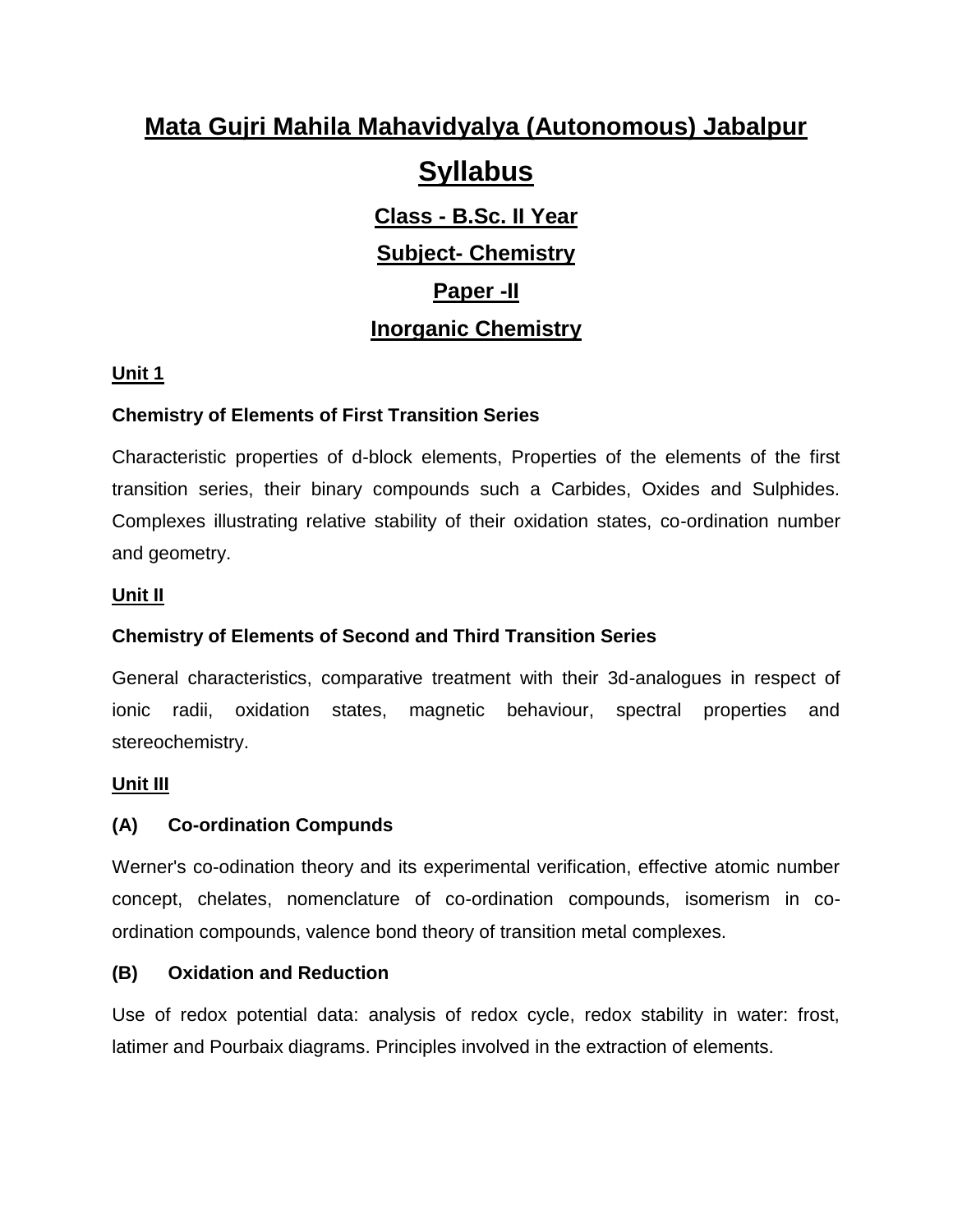#### **Unit IV**

#### **General Chemistry of F- Block Elements**

Lanthanides and Actinide - Electronic structure, ionic radii, complex formation, separation, oxidation states, magnetic and spectral properties, lanthanide contraction.

#### **Unit V**

#### **(A) Acids and Bases**

Arrhenius, Bronsted- Lowry, Lux-Flood, solvent system and Lewis concepts of acids and bases.

#### **(B) Non- aqueous Solvents**

Physical properties of a solvent, types of solvents and their general characteristics, reactions in non-aqueous solvents with reference to liquid  $NH<sub>3</sub>$  and liquid  $SO<sub>2</sub>$ .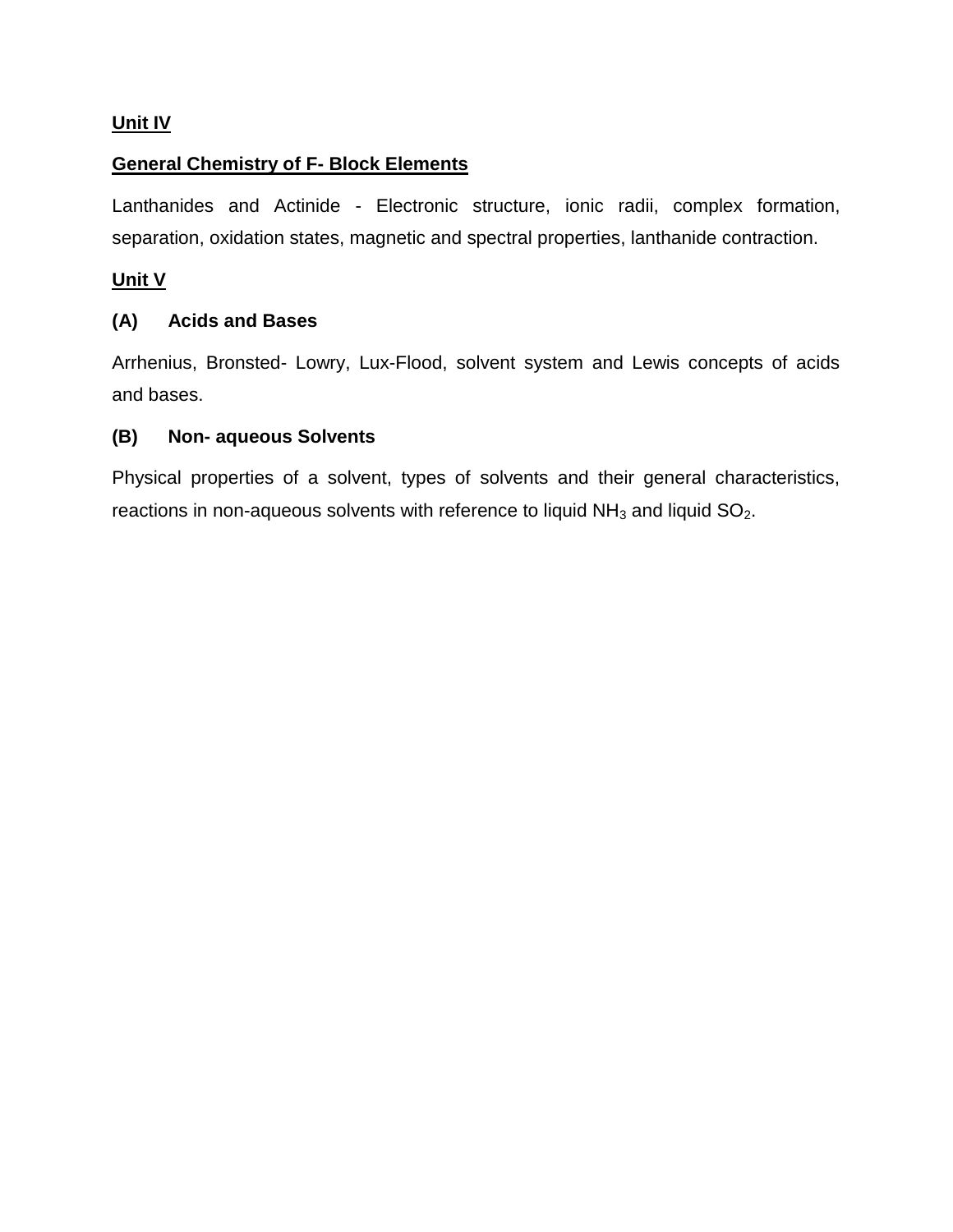# **Syllabus**

**Class - B.Sc. II Year**

# **Subject- Chemistry**

# **Paper -III**

# **Organic Chemistry**

# **Unit 1**

## **Electromagnetic Spectrum: Absorption spectra**

Ultraviolet (UV) absorption spectroscopy- absorption laws (Beer Lambert Law), Molar absorptivity, Presentation and analysis of UV spectra, Types of electronic transitions, Effect of conjugation. Concept of chromophore and auxochrome, Bathochromic, hyposochromic, hyperchromic and hyprochromic shifts. UV spectra of conjugated enes and enones.

Infra red (IR) absorption spectroscopy- Molecular vibrations, Hookes law, selection rules, intensity and position of IR bands, Measurement of IR spectrum, finger print region, characteristic absorption of various functional groups and interpretation of IR spectra of simple organic compounds.

# **Unit II**

# **(A) Alcohols**

Classification and nomenclature, Monohydric alcohols-Nomenclature, methods of formation, reduction of aldehydes, ketones, carboxylic acids and esters. Hydrogen bonding, acid nature and reactions of alcohols.

Dihydric alcohols-nomenclature, methods of formation, chemical reactions of vicinal glycols, oxidative cleavage  $(Pb(OAc)<sub>4</sub>$  and  $HIO<sub>4</sub>)$  and pinacol-pinacolone rearrangement, Trihydric alcohols- Nomenclature, methods of formation, Chemical reactions of glycerols.

### **(B) Phenols**

Nomenclature, structure and bonding, Preparations of phenols, physical properties and acidic character, comparative acidic strength of alcohols and phenols, resonance stabilization of phenoxide ions. Reactions of phenols- Electrophillic aromatic substitution, acylation and carboxylation, Mechanism of Fries rearrangement, Claisen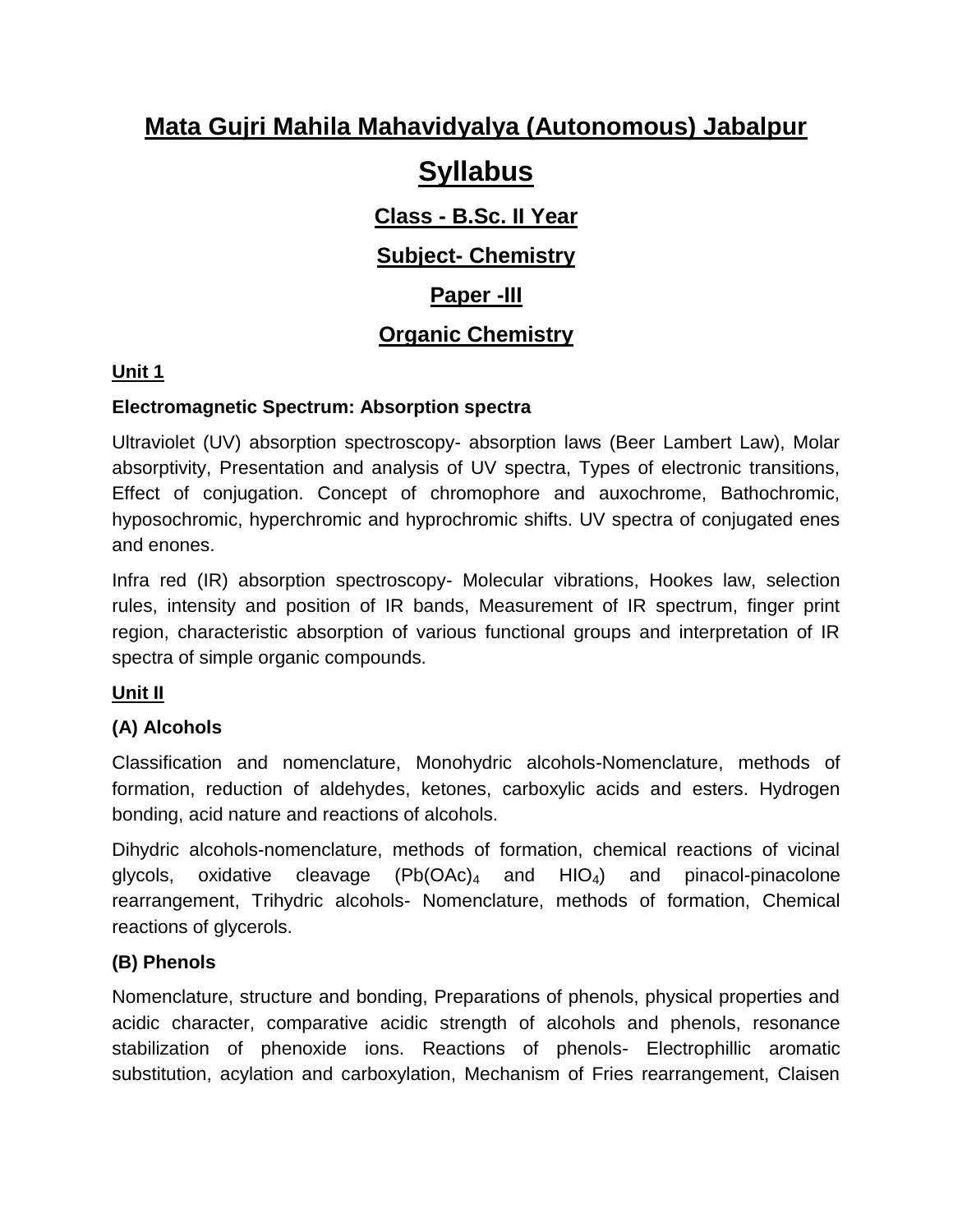rearrangement, Gatermann synthesis, Hauben-Hoesche reaction, Lederer Manasse reaction and Reimer Teiman reaction.

### **Unit III**

#### **Aldehydes and ketones**

Nomenclature, structure of the carbonyl group. Synthesis of aldehydes and ketones with particular reference to the synthesis of aldehydes from acid chlorides, synthesis of aldehydes and ketones using 1,3 dithianes, synthesis of ketones from nitrilles and from carboxylic acids. Physical properties, Mechanism of nucleophilic additions to carbonyl group with particular emphasis on benzoin, aldol, Perkin and Knoevenagel condensations. Condensation with ammonia and its derivatives. Wittig and Mannich reaction. Use of acetals as protecting groups, Oxidation of aldehydes, Baeyer-Villiger oxidation of ketones, Cannizaro reaction, MPV, Clemmensen, Wolf Kischner, LiAlH $_4$ and NaBH<sup>4</sup> reductions. Halogenation of enolizable ketones. An introduction to alfa, beta unsaturated aldehydes and ketones.

#### **Unit IV**

#### **(A) Carboxylic Acids**

Nomenclature, structure and bonding, physical properties and acidity of carboxylic acids, Effects of substituents on acid strength. Preparation of carboxylic acids and reactions of carboxylic acids. Hell-Volhard-Zelinsky reaction. Synthesis of acid chlorides, esters and amides. Reduction of carboxylic acids. Mechanism of decarboxylation. Methods of formation and chemical reactions of halo acids, hydroxyl acids, Malic, Tartaric and citric acids. Methods of formation and chemical reactions of unsaturated monocarboxylic acids. Dicarboxylic acids-Methods of formation and effect of heat and dehydrating agents.

#### **(B) Ether**

Nomenclature of ethers and methods of their formation. Physical properties and chemical reactions. Cleavage and auto oxidation, Ziesels method.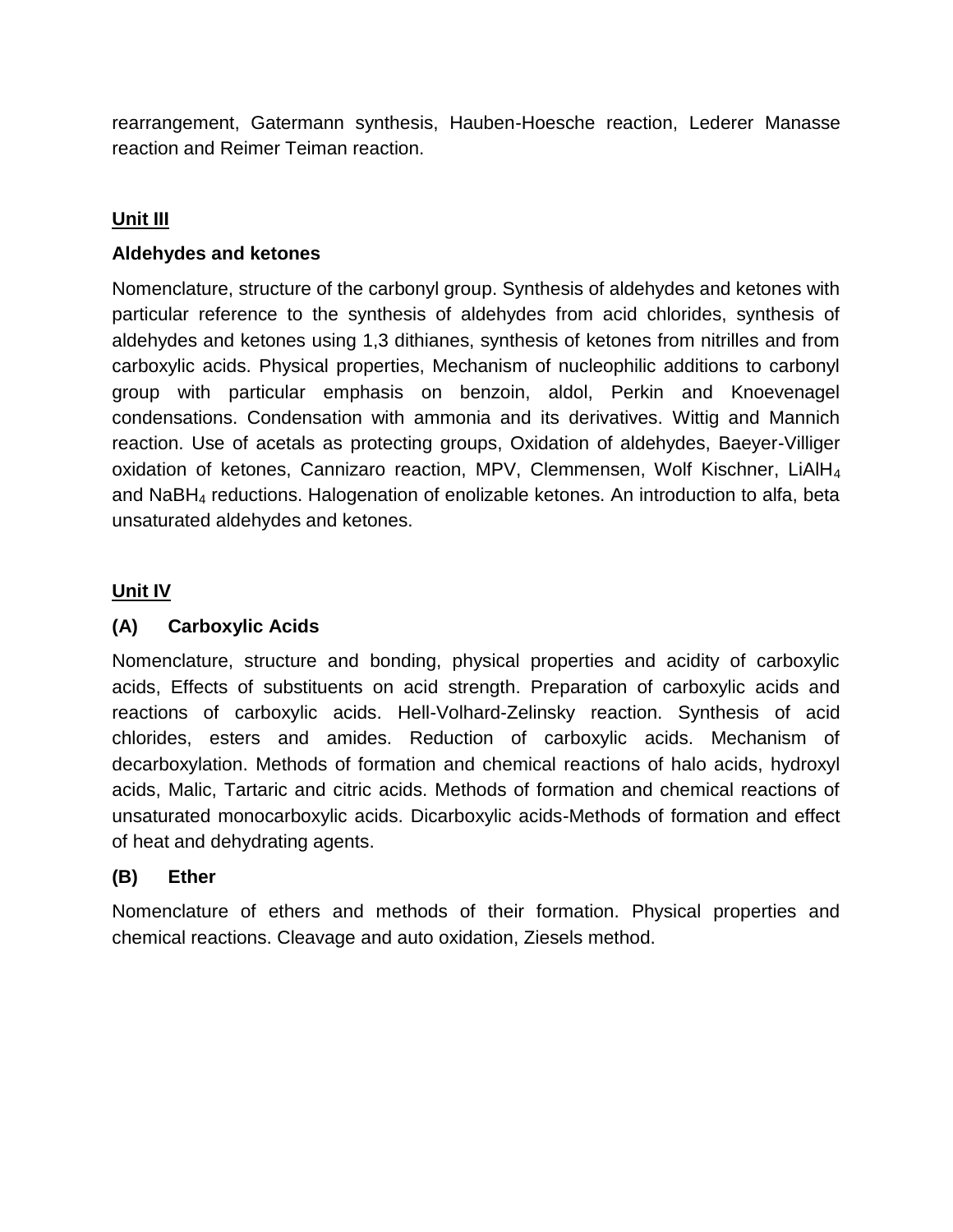#### **Unit V**

#### **Organic compounds of Nitrogen**

Preparation of nitro alkanes and nitro- arene. Chemical reactions of nitro-alkanes. Mechanism of nucleophilic substitution in nitro-arenes and their reductions in neutral acidic and alkaline media.

Halonitroarenes; reactivity, structure and nomenclature of amines, physical properties, stereochemistry of animes, separation of mixture of primary, secondary and tertiary amines. Structural features, effecting basicity of amines. Amine salts as phase transfer catalyst. Preparation of alkyl and aryl amine (reduction of nitro compounds, nitilles Reductive animation of aldehydic and ketonic compounds. Gabriel-Phthalamide reaction Hoffmann-Bromanide reaction. Reactions of Amines. Electrophilic aromatic substitution in aryl amines, reactions of amines with nitrous acids. Synthetic transformations of aryl diazonium salts, Azo coupling.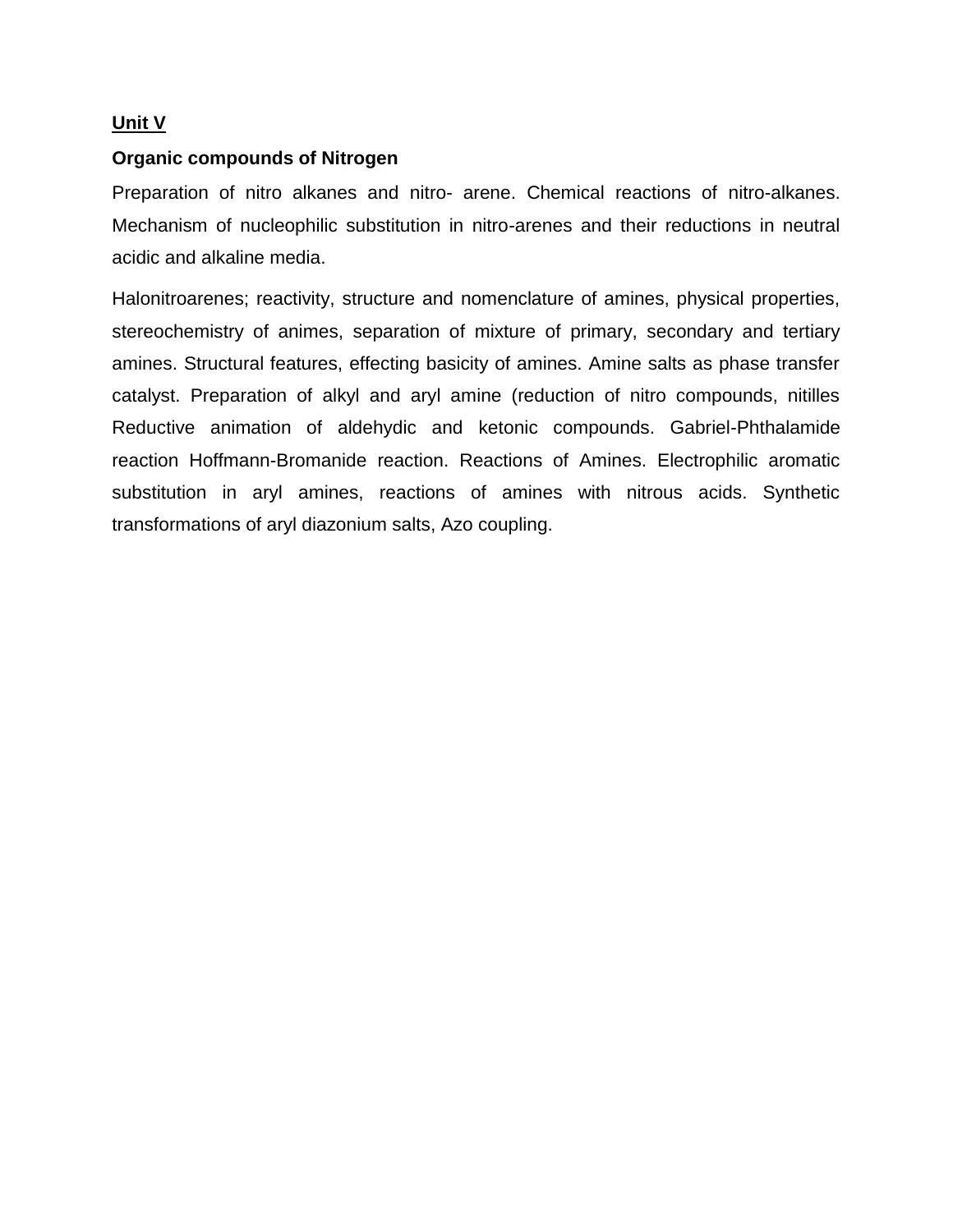# **Syllabus**

# **Class - B.Sc. III Year Subject- Chemistry Paper -I Physical Chemistry**

#### **Unit 1**

## **(A) Elementary Quantum Mechanics**

Black-body radiation. Planck's radiation law, photoelectric effect, heat capacity of solids, Bohr's model of hydrogen atom (no derivation) and its defects. Compton effect. de-Broglie hypothesis, the Heisenberg's uncertainty principle, Sinusoidal wave equation. Hamiltonian operator, Schrodinger wave equation and its importance, physical interpretation of the wave function. Postulates of quantum mechanics, particle in a onedimensional box.

#### **(B) Molecular orbital theory**

Basic ideas-criteria for forming M.O. from A.O., construction of M.O's by LCAO-H<sub>2</sub> ion, calculation of energy levels from wave functions, physical picture of bonding and antibonding wave functions, concept of  $\sigma$ ,  $\sigma^*$ ,  $\pi$ ,  $\pi^*$  orbitals and their characters. Hybrid orbitals-sp, sp<sup>2</sup>, sp<sup>3</sup>: calculation of coefficients of A.O.'s used in these hybrid orbitals. Introduction to valence bond model of  $H_2$  ion, comparison of M.O. and V.B. models.

#### **Unit II**

### **(A) Spectroscopy**

Introduction: Electromagnetic radiation. regions of the spectrum, basic features of different spectrometer, statement of the Born-Oppenheimer approximation, degrees of freedom.

#### **(B) Rotational Spectrum**

Diatomic molecules, Energy levels of a rigid rotor (semi-classical principles), selection rules, spectral intensity, distribution using population distribution (Maxwell- Boltzmann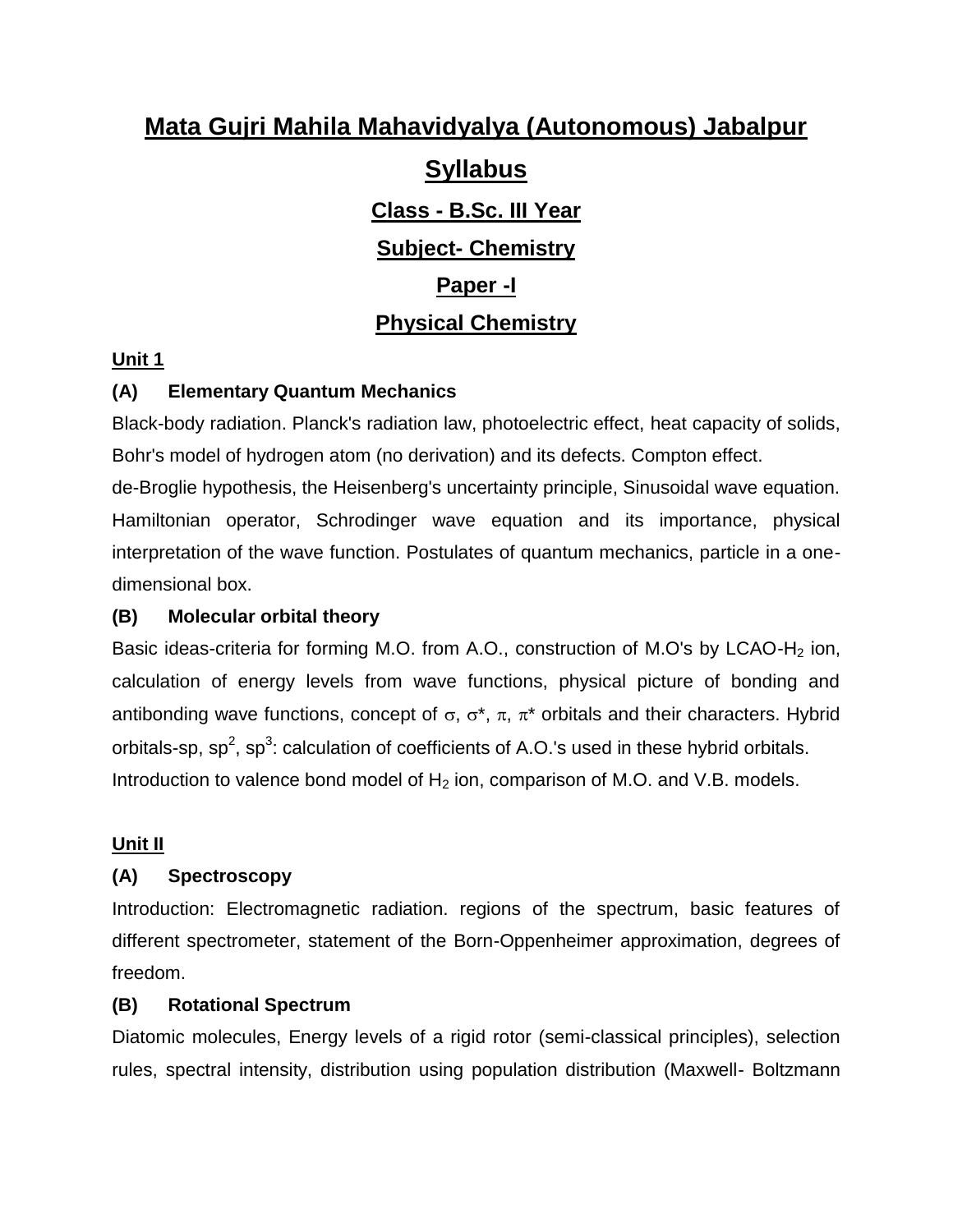distribution) determination of bond length, qualitative description of non-rigid rotor, isotope effect.

#### **(C) Vibrational Spectrum**

Infra-red spectrum: Energy levels of simple harmonic oscillator, selection rules, pure vibrational spectrum, intensity, determination of force constant and qualitative relation of force constant and bond energies, effect of an harmonic motion and isotope on the spectrum, idea of vibrational frequencies of different functional groups.

#### **Unit III**

#### **(A) Raman Spectrum**

Concept of polarizability, pure rotational and pure vibrational Raman spectra of diatomic molecules, selection rules.

#### **(B) Electronic Spectrum**

Concept of potential energy curves for bonding and antibonding molecular orbitals, qualitative description of selection rules and Franck-Condon principle.

Qualitative description of  $\sigma \pi$  and n M.O. their energy levels and the respective transition.

#### **(C) UV Spectroscopy**

Electronic excitation, elementary idea of instrument used. Application to organic molecules, Woodward-Fieser rule for determining of  $\lambda$  max of enes, polyenes and  $\alpha$ ,  $\beta$ unsaturated carbonyl compounds.

#### **Unit IV**

#### **Photochemistry**

Laws of photochemistry: Grothus-Draper law, Stark-Einstein law, Jablonski diagram depicting various processes occurring in the excited state, qualitative description of Fluorescence, phosphorescence, non-radioactive processes (internal conversion, intersystem crossing), quantum yield, photosensitized reactions, energy transfer processes (simple examples). Photochemical reactions of simple organic compounds Norrish Type I and II reactions.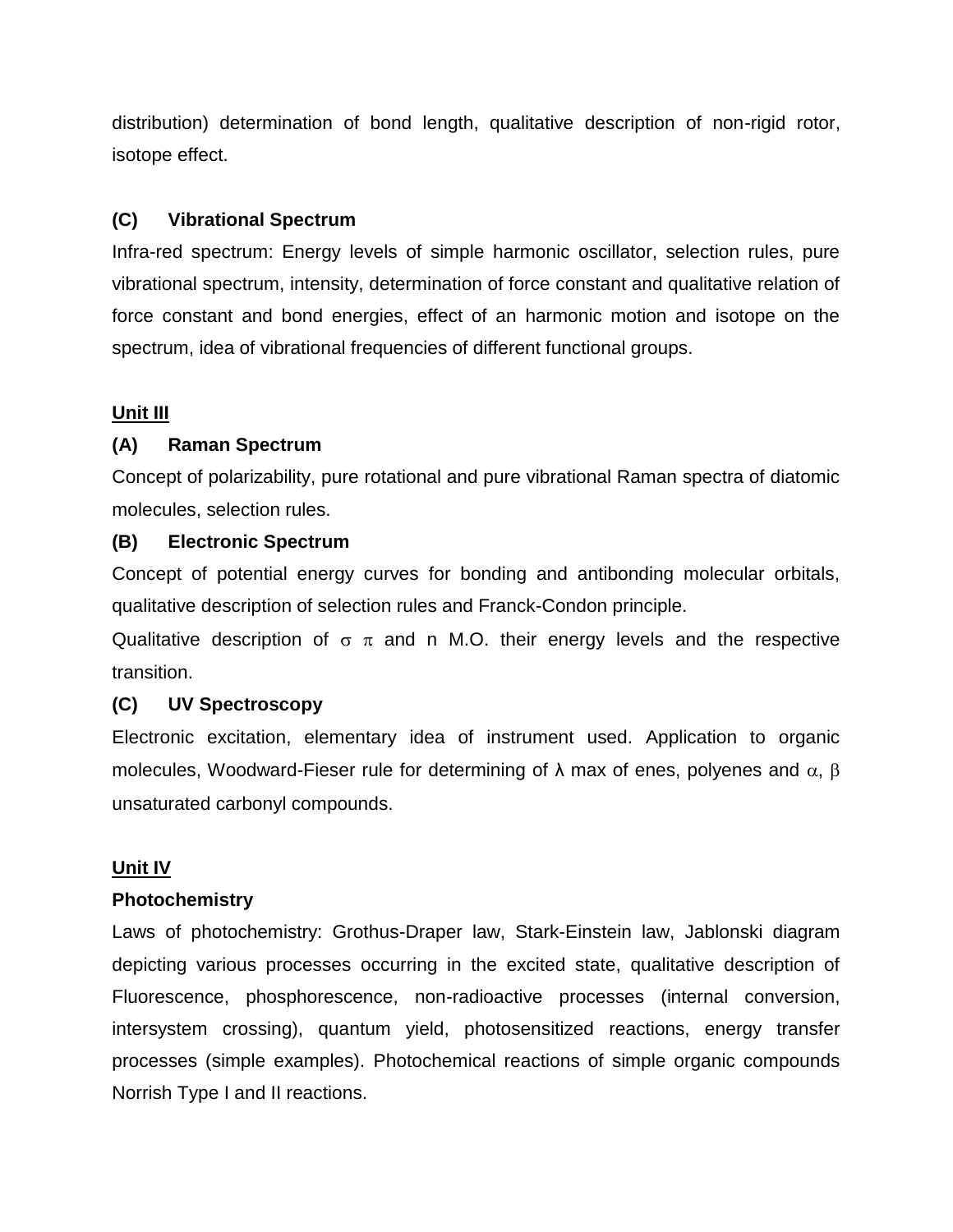#### **Unit V**

#### **Physical Properties and Molecular Structure**

Optical activity, Polarisation (Clausius- Mossotti equation) orientation of dipoles in an electric field, dipole moment, induced dipole moment, measurement of dipole moment, temperature method and refractive method, dipole moment and structure of molecules, magnetic properties- paramagnetism, diamagnetism and ferromagnetism.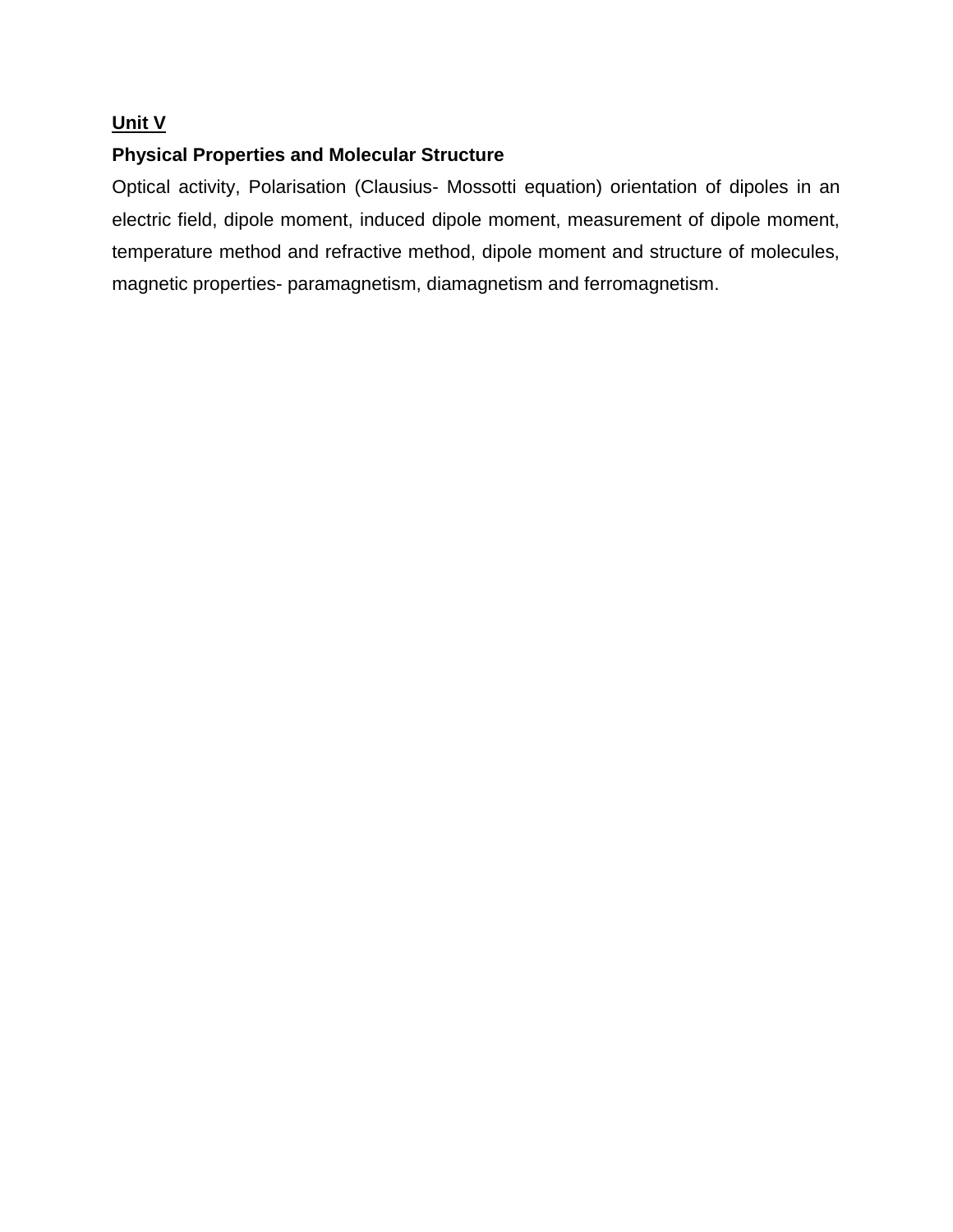# **Syllabus**

# **Class - B.Sc. III Year Subject- Chemistry Paper -II Inorganic Chemistry**

#### **Unit 1**

# **(A) Hard and Soft Acids and Bases (HSAB)**

Introduction. Classification of hard and soft acid-base, Hard and soft acid-base concept of Pearson, Application of hard-soft acid base theory, Symbosis, acid-base strength and hardness and softness; Theoretical basis of hardness and softness, electronic theory,  $\pi$ bonding theory and Dragowayland theory, electronegativity and hardness and softness, limitations of hard soft acid-base concept.

#### **(B) Silicones and Phosphazenes**

Introduction: silicones-methods of preparation, classification, properties and application (uses). Phosphazenes (Phosphonitrilic chloride)- Methods of preparation and properties: Structure of triphosphazenes. Some other phosphazenes and uses of phosphazenes.

#### **Unit II**

### **(A) Metal Ligand Bonding in Transition Metal Complexes.**

Introduction-limitations of valence bond theory, crystal field theory, crystal field splitting of d-orbital, d-orbital splitting and stabilization energy in octahedral, tetrahedral and square planar complexes, factors affecting the crystal field parameters. Applications of crystal field theory and limitations of crystal field theory.

### **(B) Thermodynamic and Kinetic Aspects of Metal Complexes**

Introduction: Thermodynamic aspects of metal complexes, factors affecting thermodynamic stability of complexes, kinetic aspects of metal complexes, stabilization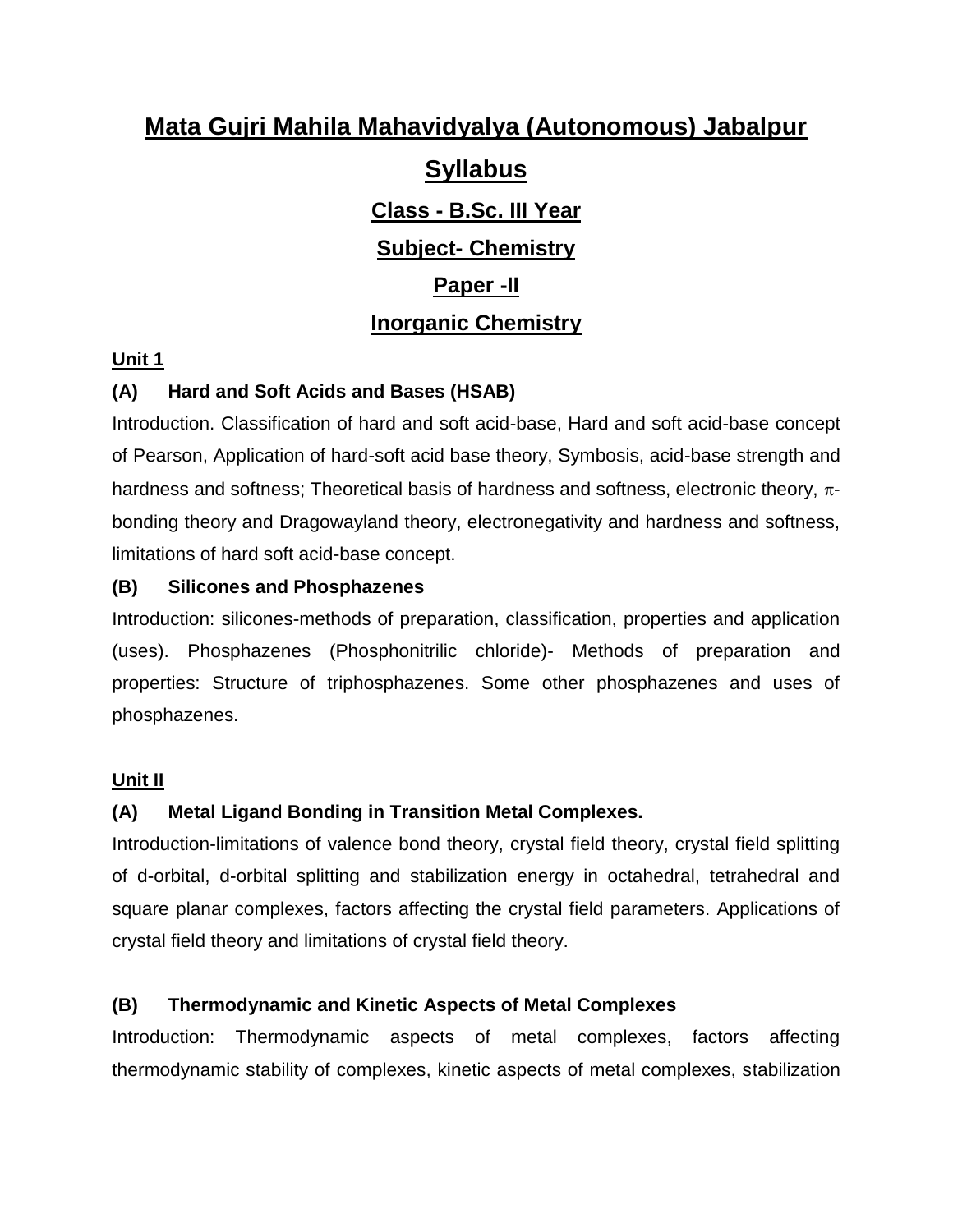reactions of square planer complexes and factors affecting the rate of substitution reactions in square planar complexes.

#### **Unit III**

#### **Magnetic Properties of Transition Metal Complexes**

Introduction: Types of magnetic behavior, diamagnetism. Paramagnetism, Ferromagnetism, Antiferromagnetism, Ferrimagnetisms, Origin and calculation of magnetism. Methods of determining magnetic susceptibility- Guoy, Bhatnagar Mathur, Quincke's, Curie and Nuclear magnetic Resonance method. Magnetic moment: L-S coupling, Determination of ground state term symbol. Correlation of  $\mu_s$  and  $\mu_{\text{eff}}$  values. Orbital contribution to magnetic moments and application of maganetic moment data for 3d-metal complexes.

#### **Unit IV**

#### **Electronic Spectra of Transition Metal Complex**

Introduction: Type of electronic transition, Selection rules for d-d transitions; spretoscopic ground states-Notations, Spectroscopic states and spectroscopic ground states in complexes; Spectrochemical series; Orgal energy level diagram-Uses in octahedral and tetrahedral complexes having  $d^1$  to  $d^9$  states: Electronic spectrum of  ${T}$ i(H<sub>2</sub>O)<sub>6</sub>]<sup>+3</sup> complex ion.

#### Complexes with aromatic systems

Synthesis, structure and bonding in metal olefin complexes, alkyne complexes, cyclopenta dienyle complexes, coordinative unsaturation, oxidative addition reactions, insertions reactions, fluxional molecules and their characterization compounds with metal-metal bonds and metal atom clusters.

#### **Unit V**

#### **Bio-Inorganic Chemistry**

Introduction: Essential and trace elements in biological processes. Biological function of the bio-elements. Availability of bio-metals and bio-non-metals: Metalloporphyrins,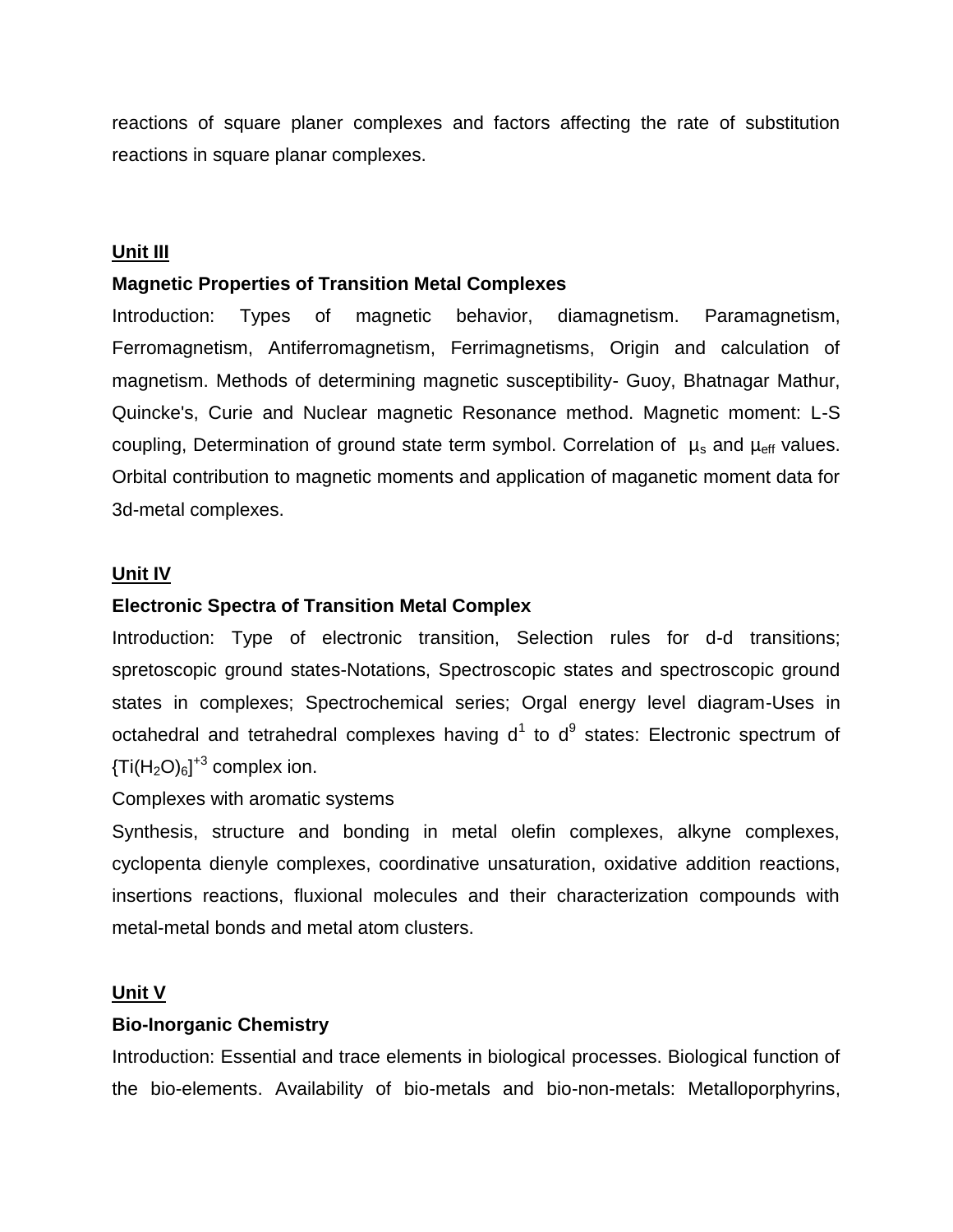Hemoglobin structure and biological function. Myoglobin-mechanism of oxygen transfer through haemoglobin and myoglobin. Biological role of alkali and alkaline earth metal ions with special reference to  $Ca<sup>2+</sup>$ : Nitrogen fixation.

Metal ion in biological systems and their role in Ion transport across the membranes (molecular mechanism). Oxygen- uptake proteins, cytochromes and ferrodoxins.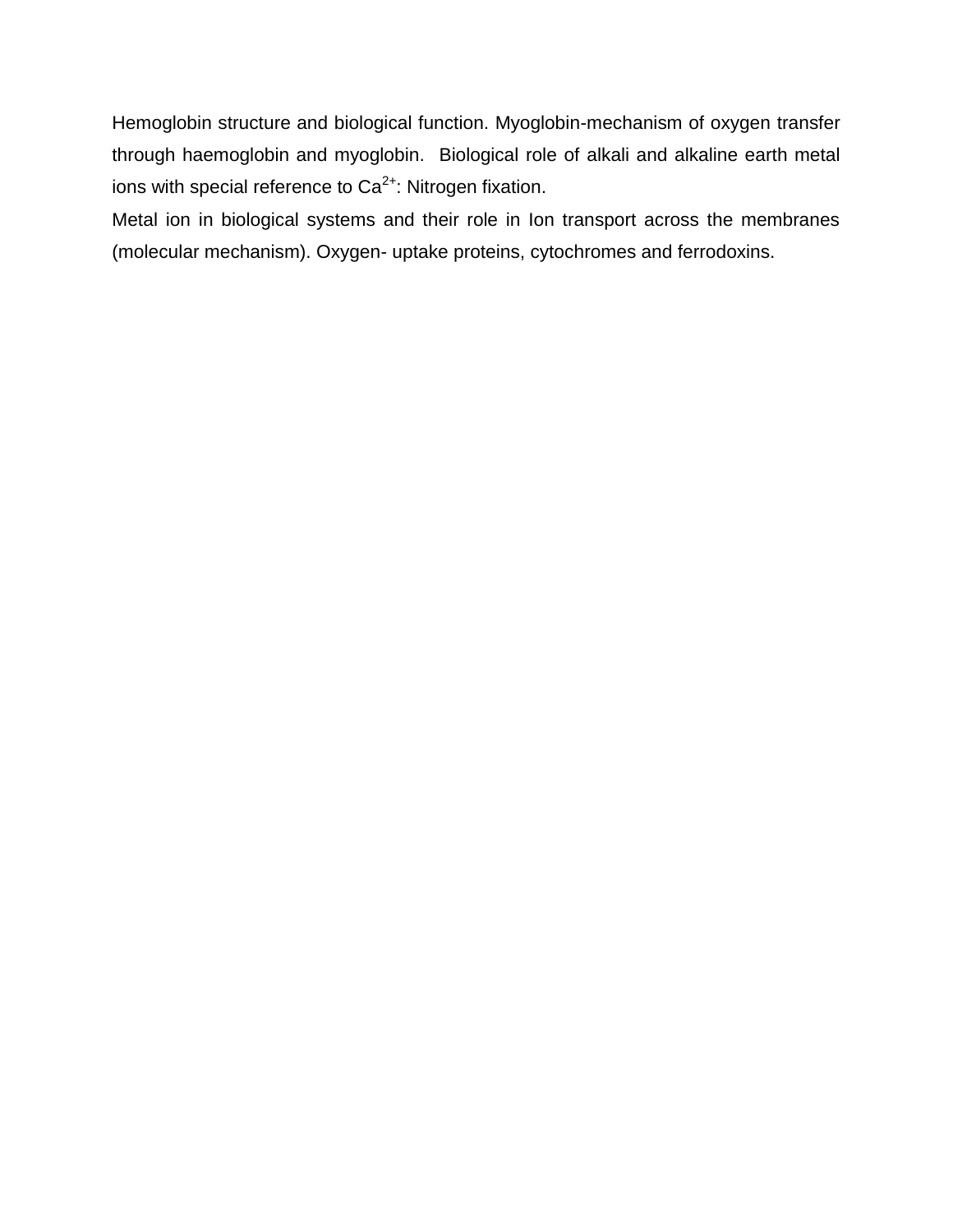# **Syllabus**

# **Class - B.Sc. III Year Subject- Chemistry Paper -III Organic Chemistry**

## **Unit 1**

## **Spectroscopy**

# **Nuclear Magnetic Resonance Spectroscopy**

Proton Magnetic Resonance (IHNMR) Spectroscopy, Nuclear shielding and deshielding, chemical shift and molecular structure, spin-spin coupling and coupling constant, region of signals, Explanation of PMR spectra of simple organic molecules like ethyl bromide, ethanol, acetaldehyde, 1,1,2- tribromo ethane, ethylacetate, toluene and acetophenone. Applications of UV, IR and PMR spectroscopy for simple organic compounds.

# **Unit II**

# **(A) Organo-Metallic compounds**

Organomagnesium compounds- Grignard reagent, preparations, structure and chemical reactions.

Organozinc compounds- Preparations and chemical reactions.

Organolithium compounds- Preparations and chemical reactions.

# **(B) Organo sulphur compounds**

Nomenclature, Structural characteristics.

Thio, thio-ether, sulphonic acid, sulphonamide and sulphaguanidine- methods of preparations and chemical reactions.

# **(C) Preparation and properties of Polymers**

Organic polymers – polyethylene, polystyrene, polyvinyl cholide, Teflon, Nylon, Terylene, synthetic and natural rubber.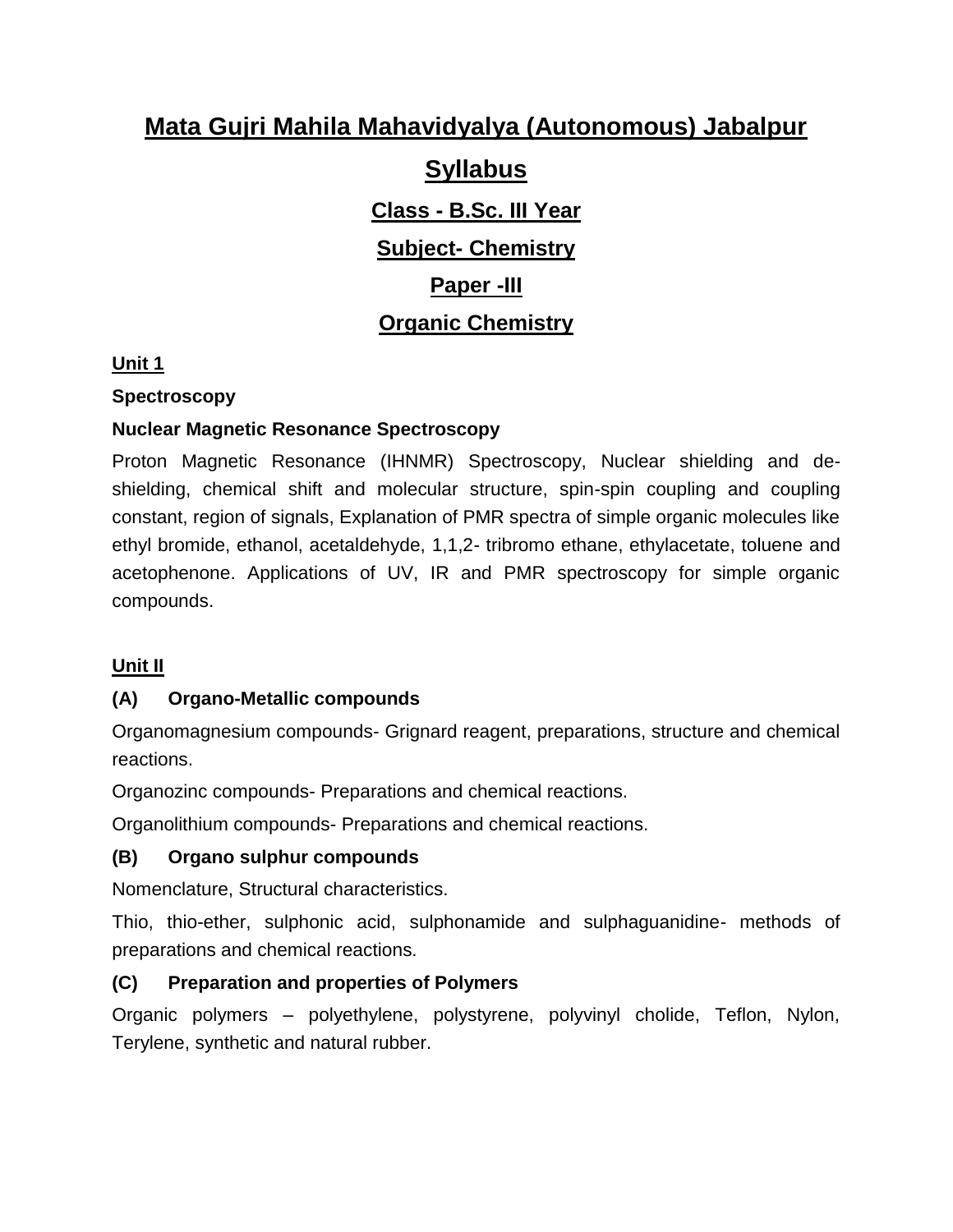#### **Unit III**

### **(A) Carbohydrates**

Classification and nomenclature-Monosaccharide. mechanism of osazone formation, inter conversion of glucose into fructose, Ascending and descending series in aldose. Configuration of monosaccharide, Stereo isomers of erythro and threo sugars. Conversion of glucose into mannose, Glycosides, determination of the size of the ring of monosaccharides. Ring structure of D(+) glucose, mechanism of mutarotation, structure of ribose and deoxyribose Disaccarides- introductory idea of maltose sucrose, and lactose (Excluding structures) Polysaccharides-introductory idea of starch and cellulose (Excluding structures).

### **(B) Fat, Oil & Detergents**

Natural fat, edible and industrial oil of plant origin.Normal fatty acids, glycosides. Hydrogenation of unsaturated oil, saponification value, iodine value and acid value. Synthetic Detergents: - Alkyl and aryl sulphonate.

#### **Unit IV**

### **Amino Acid, Peptide, Protein and nucleic acid**

Classification of amino acids, structure and stereo chemistry, Acid base behavior, Isoelectric point and electrophoresis. Preparations and chemical reactions of alpha amino acids.

Nomenclature and structure of peptide and proteins: Classifications of proteins, determination of peptide structure, end group analysis, selective hydrolysis of petides, peptide synthesis, solid phase peptide synthesis. Denaturation of proteins.

Nucleic Acids: Constitution of nucleic acids, ribonucleoside and ribonucleotide. Double helix structure of DNA.

### **Unit V**

# **(A) Synthetic dyes**

Colour and constitution (electronic concept). Classification of dyes-Methyl orange, Congored, Malachite green, crystal violet, Phenolphthalein, Fluoroscein, Alizarine and indigo- Chemical study and synthesis.

### **(B) Pericyclic Reactions**

Classification and examples, Wood-ward Hoffmann rules, electocyclic reactions, cycloaddition reactions (2,2 and 4,2) and sigmatropic shift (1,3,3,3 and 1,5) FMO approach.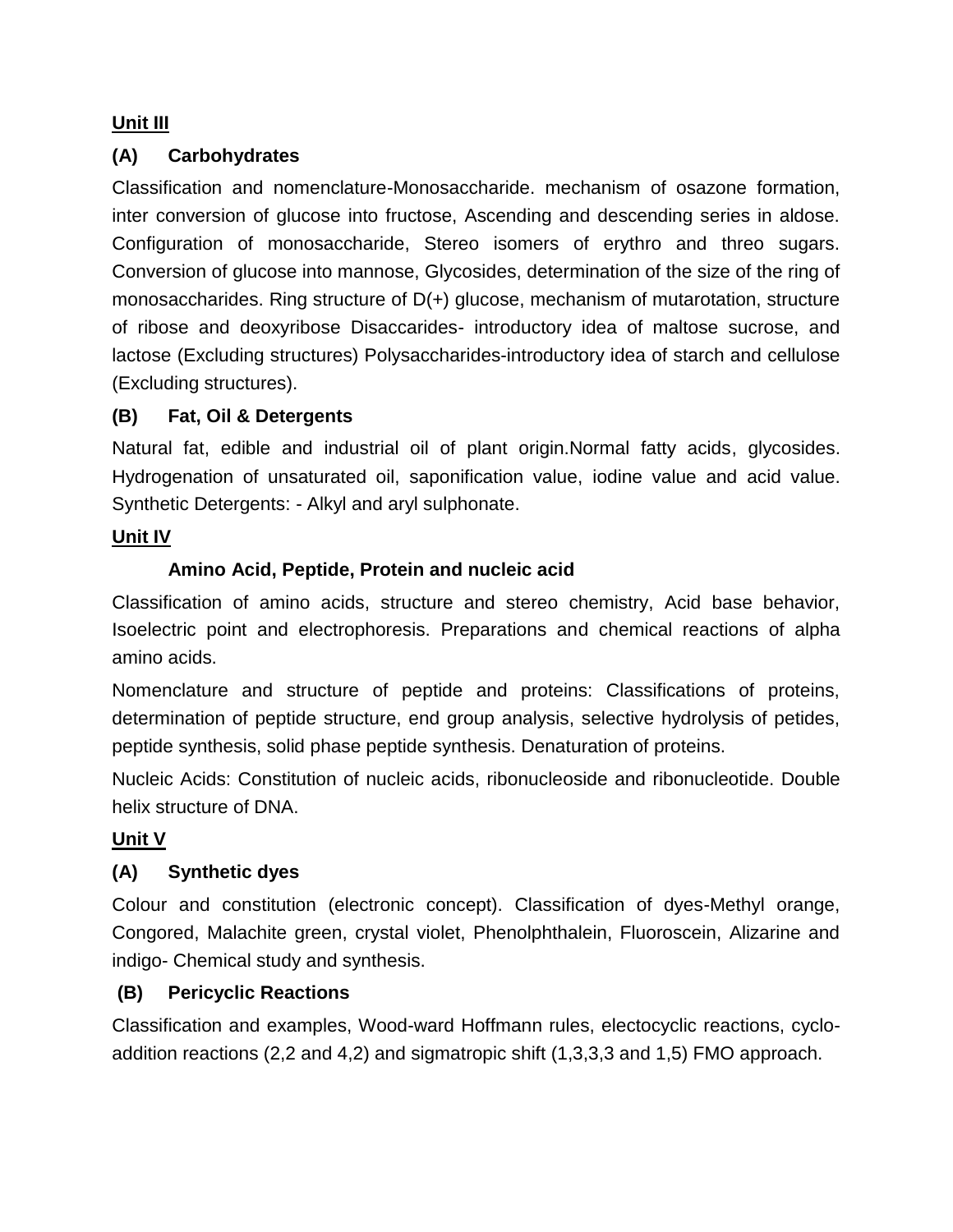|                                       | <b>Syllabus</b>                                                      |               |
|---------------------------------------|----------------------------------------------------------------------|---------------|
| <b>Class</b>                          | <b>B.Sc. II Year</b>                                                 |               |
| <b>Subject</b>                        | <b>Chemistry</b>                                                     |               |
| Paper                                 | <b>Practical</b>                                                     |               |
| Max. Marks: 50                        |                                                                      | Time: 6 Hours |
| <b>Inorganic Chemistry</b>            |                                                                      | 12 Marks      |
| (i)                                   | Analysis of inorganic mixture containing five radicals with at       |               |
|                                       | least one interfering radical.                                       |               |
| (ii)                                  | Determination of acetic acid in commercial vinegar using NaOH        |               |
| (iii)                                 | Redox titrations.                                                    |               |
| (iv)                                  | Estimation of hardness of water by EDTA.                             |               |
| (v)                                   | To determine the concentration of HCI with NaOH using potentiometer. |               |
| <b>Physical Chemistry</b><br>12 Marks |                                                                      |               |
| (i)                                   | Determination of transition temperature of given substance by        |               |
|                                       | thermometric method.                                                 |               |
| (ii)                                  | To determine the enthalpy of neutralization of strong acid, strong   |               |
|                                       | base.                                                                |               |
| (iii)                                 | Verification of Beer's- Lambert law.                                 |               |
| (iv)                                  | To study the phase diagram of two component system by cooling        |               |
|                                       | curve method.                                                        |               |
|                                       | <b>Organic Chemistry (Any two)</b>                                   | 12 Marks      |
| (i)                                   | Identification of an organic compound through the functional         |               |
|                                       | group analysis, determination of melting point and preparation       |               |
|                                       | of suitable derivatives.                                             |               |
| (ii)                                  | Use of Paper chromatography /Thin layer chromatography:              |               |
|                                       | determination of Rf values, separation and identification of         |               |
|                                       | organic compounds.                                                   |               |
|                                       | a. Separation of green leaf pigments (spinach leave may be used)     |               |
|                                       | b. Separation of dyes.                                               |               |
| Viva-voce                             |                                                                      | 6 Marks       |

**Record 8 Marks**